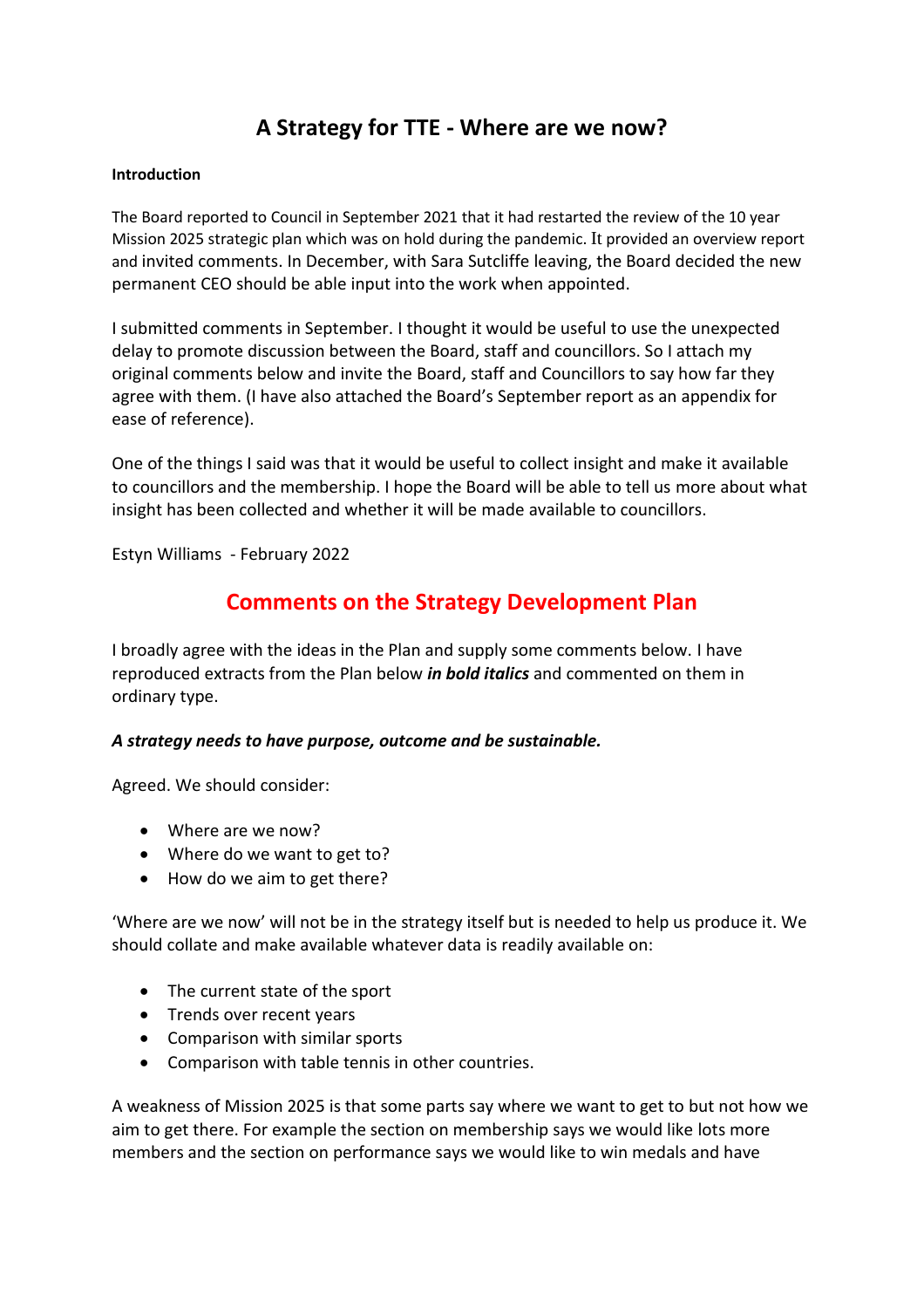players with high rankings. We would indeed! But the strategy needs to say how we aim to achieve that.

I agree that details should be in the operational plan but the strategy should be more than a series of aspirations and targets with no thought as to if or how they are achievable.

## *It is a strategy for table tennis in England (wider) not just a strategy for Table Tennis England (narrower).*

Agreed. The strategy should say that, as the NGB, we accept responsibility for leadership of the whole sport, not just the parts where our members are currently involved. We should also say how far we aim to widen the scope of our membership appeal to cover aspects where members are not generally involved at present.

## *Measurable outcomes need to reflect the fact that Table Tennis England can influence but not directly control the wider environment. The strategy needs to reflect that we must work in partnerships both internally (e.g. clubs, leagues, counties etc) and externally (e.g. Active Partnerships, other strategic partners e.g. Jack Petchey Foundation)*

Agreed. We should assert the importance of TTE and its leagues and clubs working together and say how we aim to develop the relationship.

Similarly we should explain how TTE aims to work in partnership with the external bodies currently involved in the sport and how we might encourage other external bodies to get involved with table tennis.

*The strategy needs to identify a small number (probably 3-4) 'big picture' strategic priorities that drive change rather than be a descriptor of what we do. Business as usual can be covered through a general commitment to delivering the role of an NGB efficiently and with excellence. This needs to be clearly articulated and communicated as most of what we do will be covered by 'business as usual'. The strategic objectives/priorities are about driving substantive change in specific areas of focus.* 

I broadly agree. However there are a few parts of the day job that are so important that they should be included. For example we should include commitments to:

- safeguarding young people.
- ensuring a good supply of coaches, officials and other volunteers.

## *Diversifying the sport to be representative of the England population will be placed at the heart of everything we do. ALTERNATIVE Ensuring the sport is accessible and inclusive to all will be placed at the heart of everything we do.*

I agree. We should say that diversity goes much wider than gender and ethnicity. In particular:

• Table tennis is uniquely qualified to promote age diversity. I think we should commit to promoting the sport to people at all stages in their life – children and young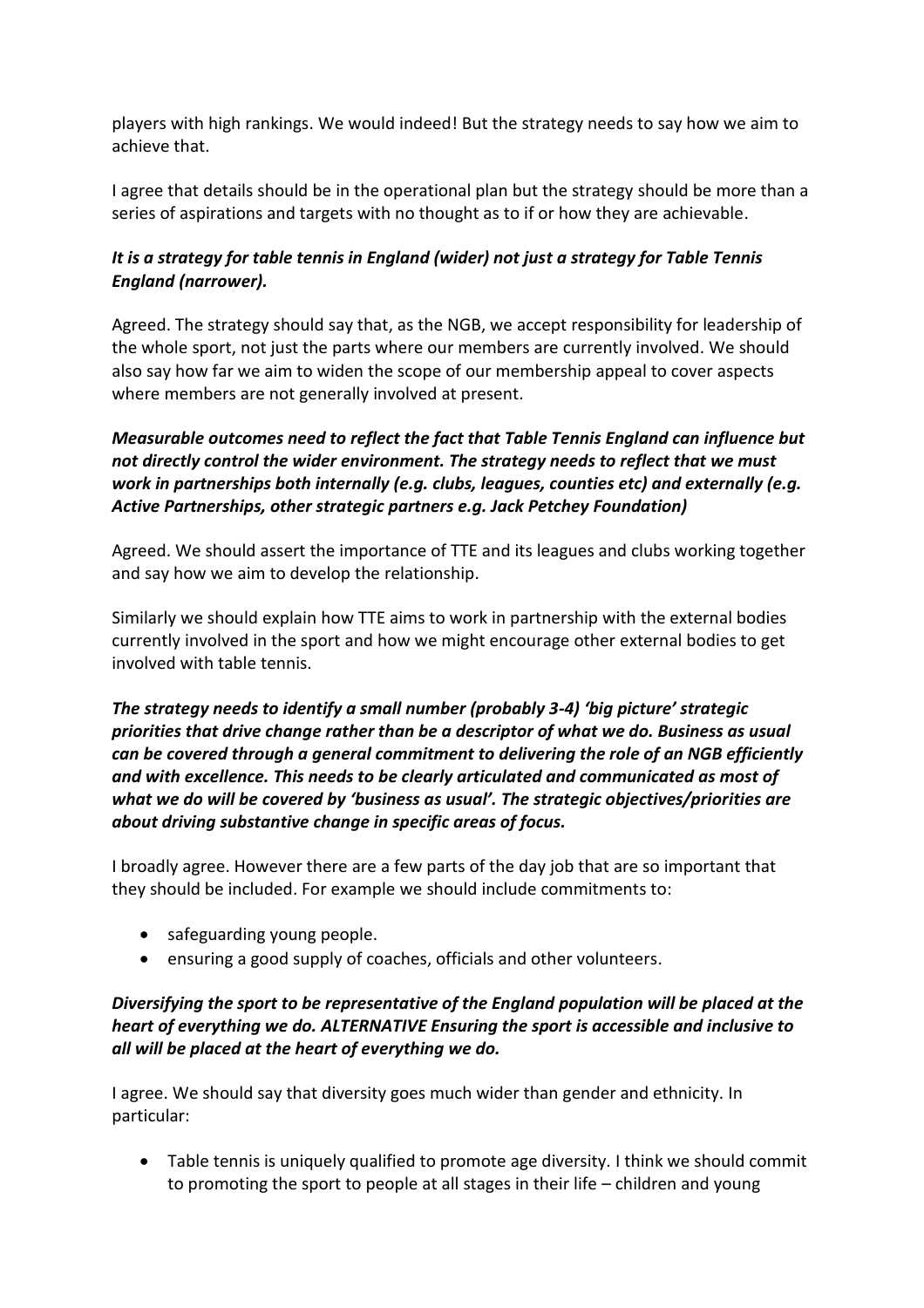people in schools, universities and colleges and elsewhere, adults, families, empty nesters, retired people etc.

- We should say we aim to bring the sport to minority and isolated groups.
- We should commit to promote the sport to people with disabilities including dementia.
- We should take into account geographical diversity. The way we help local development of the sport needs to be different in cities from smaller towns and different again from sparsely populated rural areas.
- We should aim for economic diversity. Table tennis is a relatively inexpensive sport and as such more open to people on lower incomes.

## *We want to support recovery and growth of our sport. We will support the table tennis community, our clubs, leagues and members, our coaches and volunteers to recover from the effects of the pandemic and drive future growth, capitalising on the opportunity to reinvent, reposition and re-energise table tennis.*

Agreed. Excellent work has already been done and I am sure will continue to help with recovery. We need to think further how we can support medium and long term growth where (prior to Covid) we have not done well for many years. In December 2019 (before Covid struck) National Council discussed the following ideas and sent them to the then chair of the sub-committee on the strategy review:

- How can we work with our leagues and clubs to increase their membership?
- How can we aim to have a pathway to guide those who take part in mass participation projects towards joining local clubs, leagues and other suitable outlets?
- How can we widen the organisations affiliated to us beyond the traditional leagues and clubs so that we can guide their members towards joining TTE?

These are not the only ways of driving up membership, but they do give an idea of what might be done. Whatever approaches we choose should be covered in general terms in the strategy.

## *We want to succeed on the international stage. We will promote and support the talent and performance pathway to be fully inclusive and accessible, adapting to the evolving global demands to create and provide the opportunities for England players to succeed.*

Agree as far as it goes. But we need to say how we aim to achieve that with the very limited funding currently available.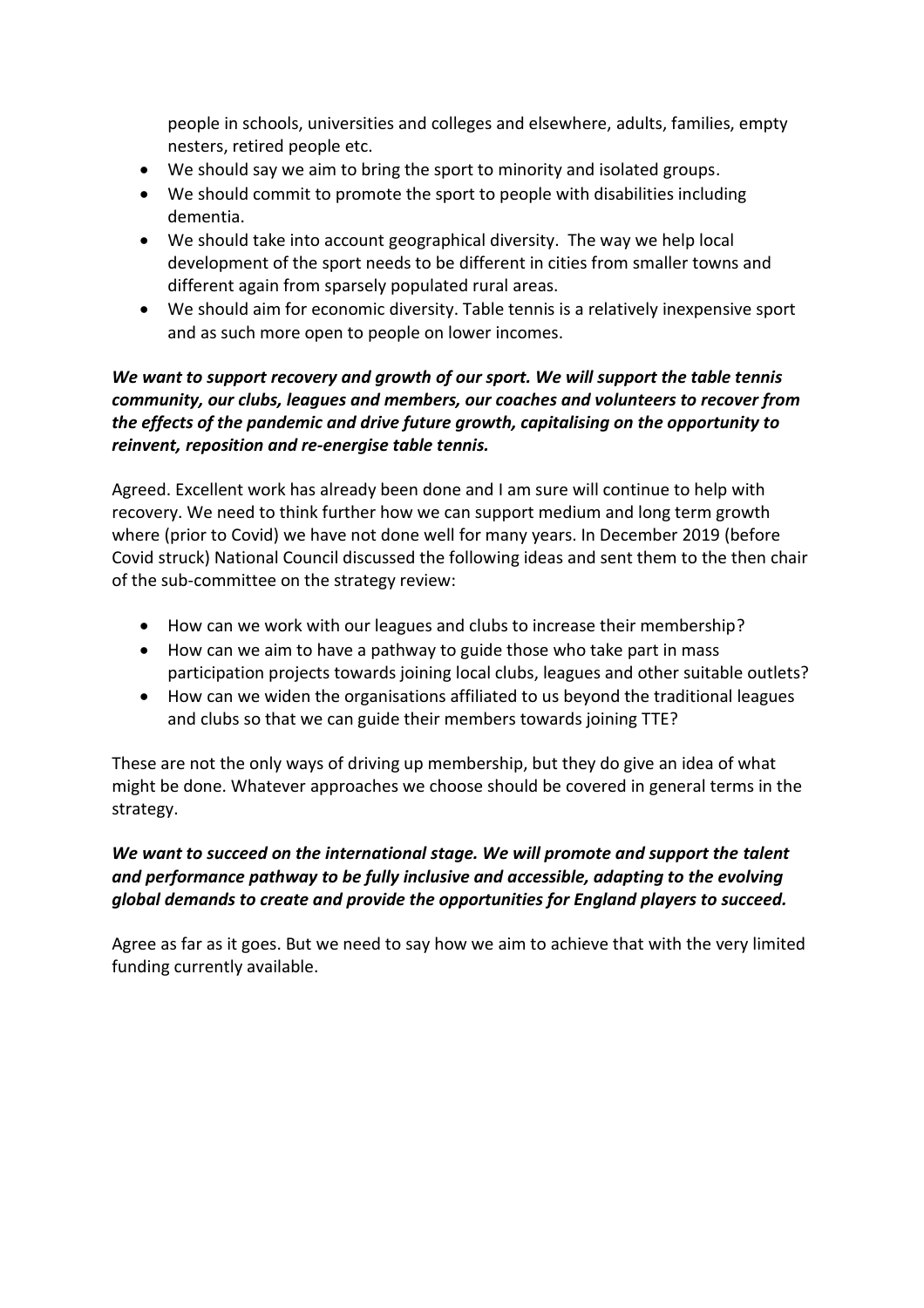## **Appendix – The Strategy Development Plan submitted by the Board to National Council in September 2021**

This overview is being provided to enable National Council, MAG and Regional Forum to consult with their constituent groups and committees and provided any feedback on the development of the evolved strategy. Feedback can be sent to either Sandra or Sara by the end of October and will be collated and shared back within the sub-group and Board.

### Sandra.deaton@tabletennisengland.co.uk and sara.sutcliffe@tabletennisengland.co.uk **Process:**

A review of the 10 year Mission 2025 strategic plan has been in the pipeline for 2 years. Work started on a review in late 2019 but was put on hold once the covid-19 pandemic arrived. The Board has agreed that the time is right to recommence this important piece of work.

The Board held an in-person Strategy Day on 25 August 2021. It was facilitated by Dr Sarah Rowell. The whole Board attended and worked in small groups as well as the full group throughout the day.

This has been followed by a further debate at the Board meeting on 9 September and a Senior Leadership team meeting on 10<sup>th</sup> September. A sub-group comprising Board and SLT has been set up to work on the next level of detail and the consultation process with MAG, National Council and staff. The members of the sub group are Sandra Deaton, Sara Sutcliffe, Susie Venner, Emma Vickers, Greg Yarnall and Hannah Holland.

### **Principles for strategy development:**

The following principles were broadly agreed which shapes the next stage of the development:

- A strategy needs to have purpose, outcome and be sustainable.
- It is a strategy for table tennis in England (wider) not just a strategy for Table Tennis England

(narrower).

• Measurable outcomes need to reflect the fact that Table Tennis England can influence but

not directly control the wider environment. The strategy needs to reflect that we must work in partnerships both internally (e.g. clubs, leagues, counties etc) and externally (e.g. Active Partnerships, other strategic partners e.g. Jack Petchey Foundation)

- Mission 2025 remains relevant, this is an evolution of M2025. M2025 is currently 'all things to all people' and overly ambitions in some of it targets. Whilst we will inevitably move away from aspects of M2025 (and will explain why) much remains relevant.
- The strategy needs to identify a small number (probably 3-4) 'big picture' strategic priorities that drive change rather than be a descriptor of what we do. Business as usual can be covered through a general commitment to delivering the role of an NGB efficiently and with excellence. This needs to be clearly articulated and communicated as most of what we do will be covered by 'business as usual'. The strategic objectives/priorities are about driving substantive change in specific areas of focus.
- The written strategy needs to be short, focused and digestible. Detail sits in the Operational Plan.
- The world has changed around us and we need to adapt and be flexible.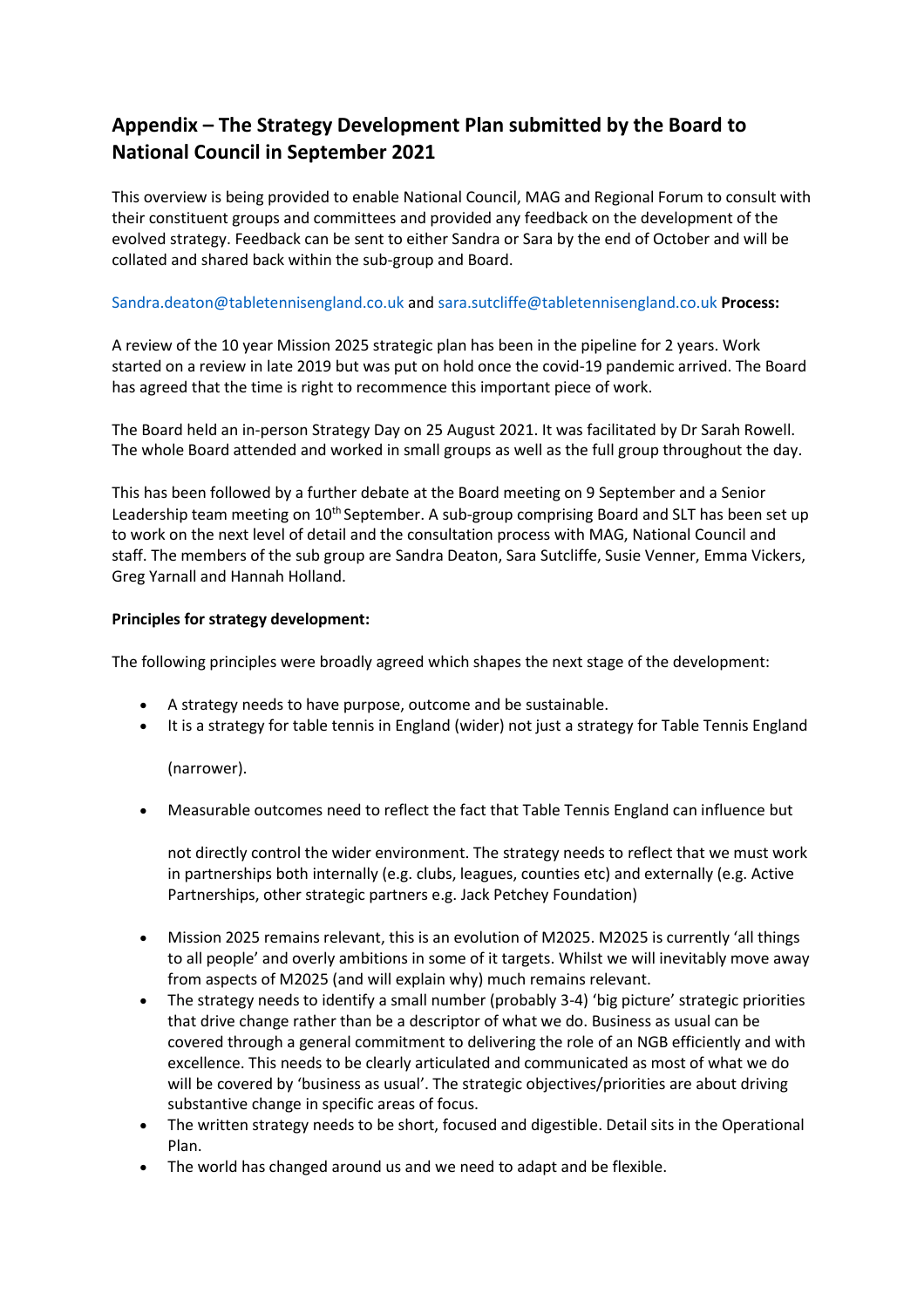The Board and SLT separately broke down the current structure of M2025 and generally concluded as follows:

- The 4 Ps (People, Places, Participation and Performance) remain good 'pillars' that describe what is required for sports development and form the foundation of what Table Tennis England does. There was discussion about a 5<sup>th</sup> P of Profile which currently sits as an underpinning objective. It was agreed that promotion and profile should run through everything. The Ps are not strategic objectives themselves but provide a way to frame solutions to an identified strategic objective e.g. to increase women and girls participation what do we need to do in each of the Ps to drive change.
- Vision it was felt that 'Everyone Talking About Table Tennis' doesn't work anymore and work is needed to encapsulate a new bold vision.
- Mission/Purpose it was agreed that the work done late 2019 to evolve the mission/purpose was good and relevant to describing the multi-faceted purpose of a modern NGB :

'WHY'(our purpose) Table Tennis England [is all about people and] will support, enable and assist people to have more meaningful and positive experiences in table tennis throughout their:

• SPORTING LIFE; Excellence and personal development: Competing, achieving and playing table tennis;

• ACTIVE LIFE; Healthier, both physically and mentally, through table tennis;

• COMMUNITY & SOCIAL LIFE; Enjoyment and belonging: fun competing and playing table tennis and belonging to the table tennis community.

### **Length of the strategy:**

The general sense of direction is:

- 10 years long term vision
- 5 year focussed strategic objectives
- 2 year review coupled with a 1-2 year stated focus on covid 'recovery'

Board would review annually at the December Board meeting and there should be an annual progress report published.

### **Guiding Principles:**

- 1. Diversifying the sport to be representative of the England population will be placed at the heart of everything we do. ALTERNATIVE Ensuring the sport is accessible and inclusive to all will be placed at the heart of everything we do.
- 2. We will listen, respond and engage to enable us to support the table tennis community.
- 3. We will be brave and innovative to raise the profile and develop the image of the sport
- 4. We will recognise that people want to consume and engage with the sport in different ways and be willing and able to adapt

### **Draft Strategic Priorities:**